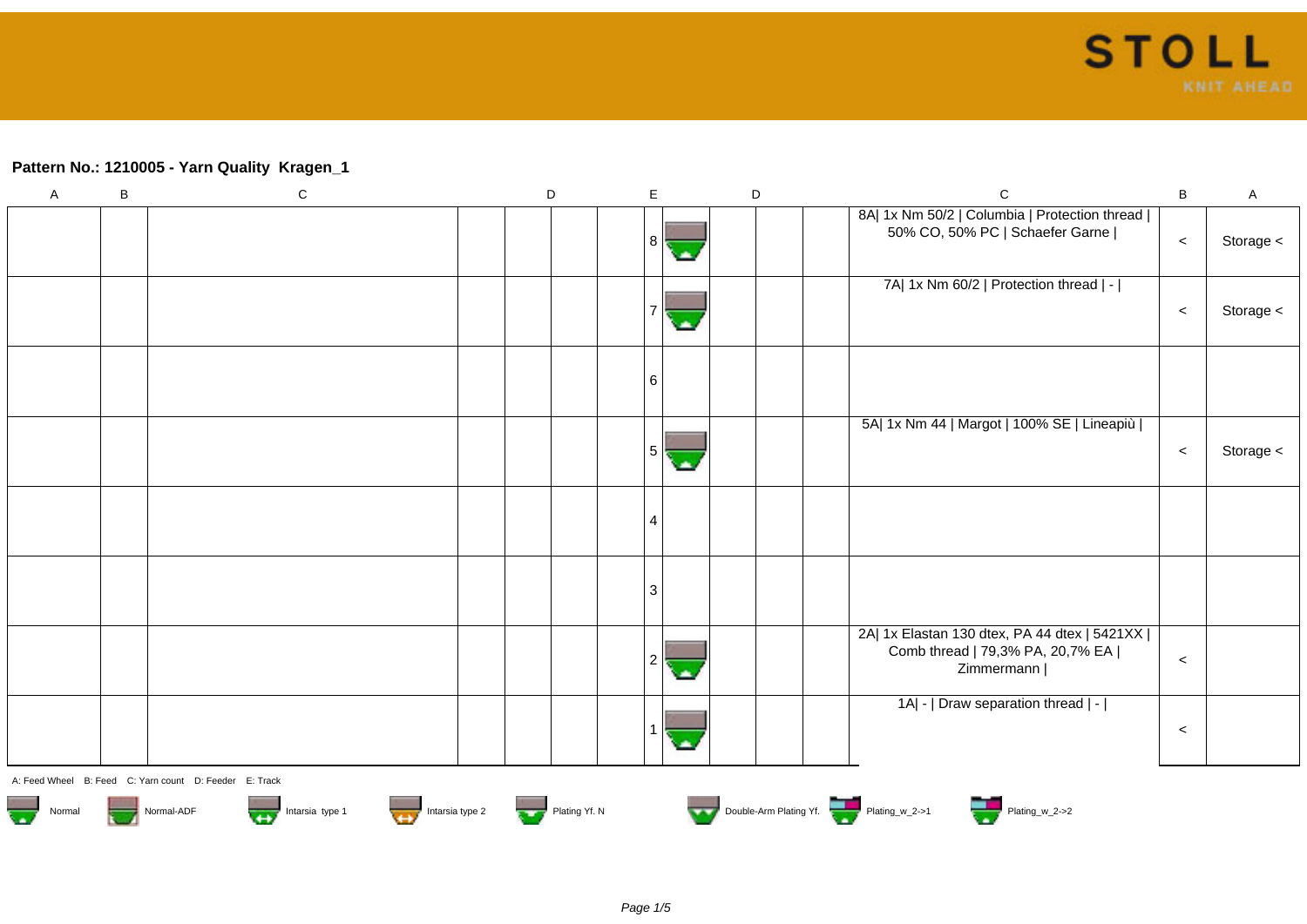## **Pattern No.: 1210005 - Yarn Quality V-Teil(e)**

| $\mathsf A$                                                                                                             | $\mathsf B$ | ${\bf C}$ |  | $\mathsf D$ |  | $\mathsf E$    |   | $\mathsf D$ | $\mathsf C$                                                                                        | B       | $\mathsf{A}$ |
|-------------------------------------------------------------------------------------------------------------------------|-------------|-----------|--|-------------|--|----------------|---|-------------|----------------------------------------------------------------------------------------------------|---------|--------------|
|                                                                                                                         |             |           |  |             |  | 8              |   |             | 8A  1x Nm 50/2   Columbia   Protection thread  <br>50% CO, 50% PC   Schaefer Garne                 | $\,<$   | Storage <    |
|                                                                                                                         |             |           |  |             |  |                |   |             |                                                                                                    |         |              |
|                                                                                                                         |             |           |  |             |  | 6              |   |             |                                                                                                    |         |              |
|                                                                                                                         |             |           |  |             |  | 5              | ٠ |             | 5A  1x Nm 44   Margot   100% SE   Lineapiù                                                         | $\prec$ | Storage <    |
|                                                                                                                         |             |           |  |             |  | $\overline{4}$ |   |             |                                                                                                    |         |              |
|                                                                                                                         |             |           |  |             |  | 3              |   |             |                                                                                                    |         |              |
|                                                                                                                         |             |           |  |             |  | $\overline{2}$ |   |             | 2A  1x Elastan 130 dtex, PA 44 dtex   5421XX  <br>Comb thread   79,3% PA, 20,7% EA  <br>Zimmermann | $\prec$ |              |
|                                                                                                                         |             |           |  |             |  |                |   |             | 1A  -   Draw separation thread   -                                                                 | $\prec$ |              |
| A: Feed Wheel B: Feed C: Yarn count D: Feeder E: Track                                                                  |             |           |  |             |  |                |   |             |                                                                                                    |         |              |
| Double-Arm Plating Yf. Plating_w_2->1 Plating_w_2->2<br>Normal Normal-ADF Intarsia type 1 Intarsia type 2 Plating Yf. N |             |           |  |             |  |                |   |             |                                                                                                    |         |              |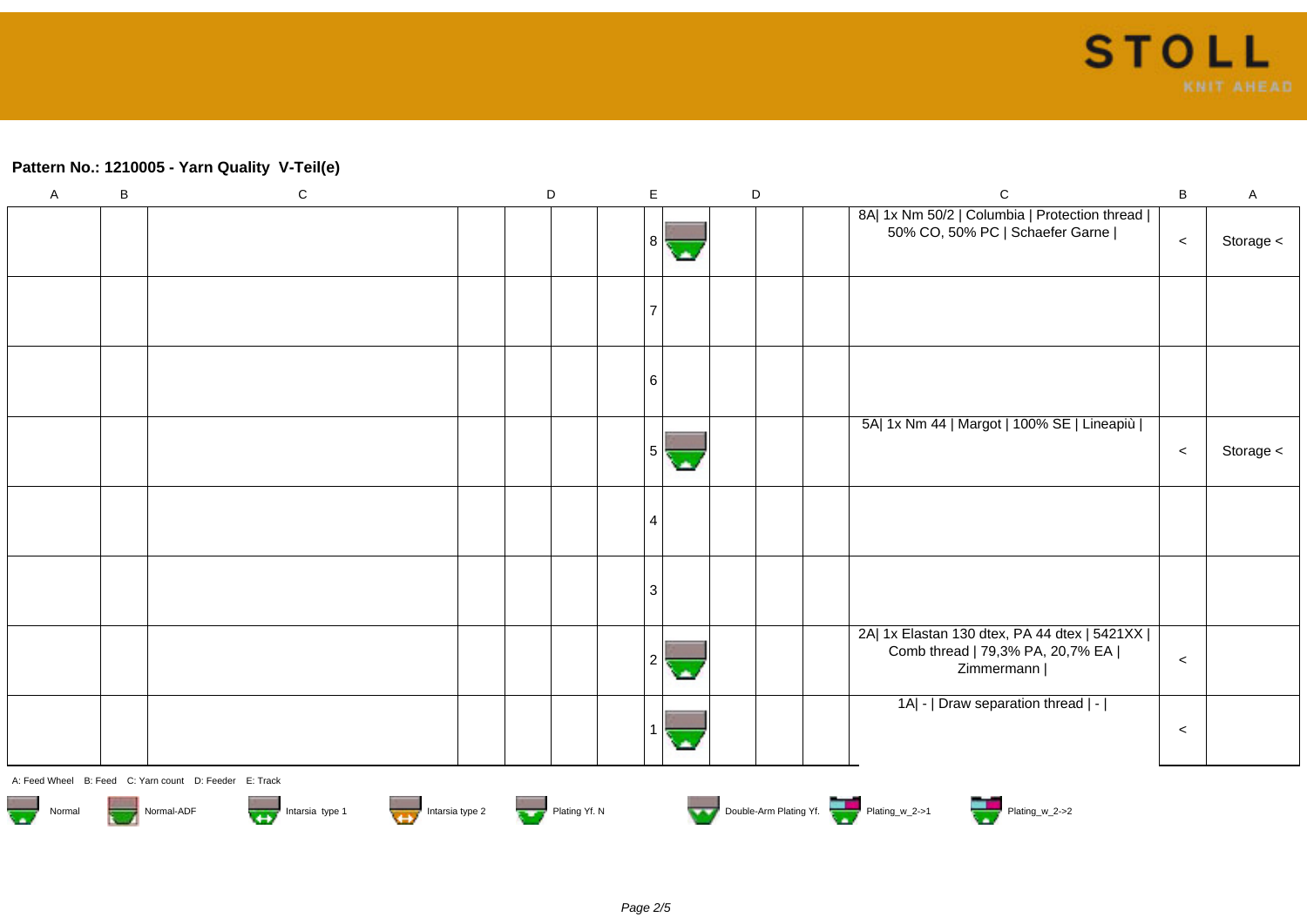## **Pattern No.: 1210005 - Yarn Quality R-Teil(e)**

| $\mathsf{A}$                                                                                                                        | $\, {\bf B}$ | ${\bf C}$ | $\mathsf D$ | E              |            | $\mathsf D$ | $\mathsf C$                                                                                        | B       | $\mathsf A$ |
|-------------------------------------------------------------------------------------------------------------------------------------|--------------|-----------|-------------|----------------|------------|-------------|----------------------------------------------------------------------------------------------------|---------|-------------|
|                                                                                                                                     |              |           |             | 8              |            |             | 8A  1x Nm 50/2   Columbia   Protection thread  <br>50% CO, 50% PC   Schaefer Garne                 | $\,<\,$ | Storage <   |
|                                                                                                                                     |              |           |             |                |            |             |                                                                                                    |         |             |
|                                                                                                                                     |              |           |             | 6              |            |             |                                                                                                    |         |             |
|                                                                                                                                     |              |           |             | 5              | <b>Sta</b> |             | 5A  1x Nm 44   Margot   100% SE   Lineapiù                                                         | $\prec$ | Storage <   |
|                                                                                                                                     |              |           |             | 4              |            |             |                                                                                                    |         |             |
|                                                                                                                                     |              |           |             | 3              |            |             |                                                                                                    |         |             |
|                                                                                                                                     |              |           |             | $\overline{2}$ |            |             | 2A  1x Elastan 130 dtex, PA 44 dtex   5421XX  <br>Comb thread   79,3% PA, 20,7% EA  <br>Zimmermann | $\prec$ |             |
|                                                                                                                                     |              |           |             |                |            |             | 1A  -   Draw separation thread   -                                                                 | $\prec$ |             |
| A: Feed Wheel B: Feed C: Yarn count D: Feeder E: Track                                                                              |              |           |             |                |            |             |                                                                                                    |         |             |
| Double-Arm Plating Yf. Plating w_2->1 Plating W_2->2<br>Normal<br>Intarsia type 1<br>Intarsia type 2<br>Plating Yf. N<br>Normal-ADF |              |           |             |                |            |             |                                                                                                    |         |             |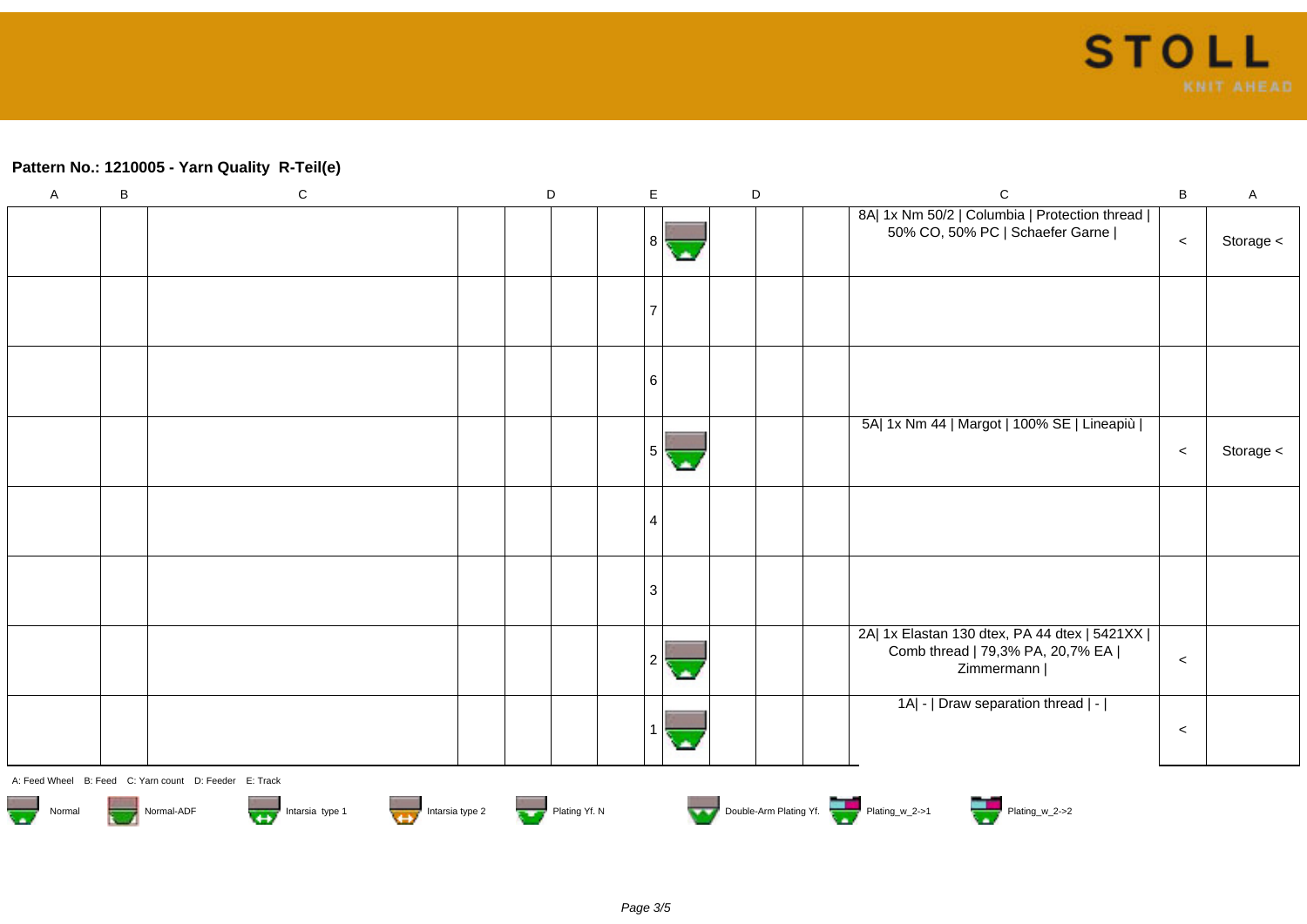## **Pattern No.: 1210005 - Yarn Quality Ärmel**

| $\mathsf{A}$                                                                                          | $\, {\bf B}$ | ${\bf C}$ | $\mathsf D$ |  | E              |              | $\mathsf D$ | $\mathsf C$                                                                                        | B       | $\mathsf A$ |
|-------------------------------------------------------------------------------------------------------|--------------|-----------|-------------|--|----------------|--------------|-------------|----------------------------------------------------------------------------------------------------|---------|-------------|
|                                                                                                       |              |           |             |  | 8              | <b>State</b> |             | 8A  1x Nm 50/2   Columbia   Protection thread  <br>50% CO, 50% PC   Schaefer Garne                 | $\prec$ | Storage <   |
|                                                                                                       |              |           |             |  |                |              |             |                                                                                                    |         |             |
|                                                                                                       |              |           |             |  | 6              |              |             |                                                                                                    |         |             |
|                                                                                                       |              |           |             |  | 5              | <b>Sta</b>   |             | 5A  1x Nm 44   Margot   100% SE   Lineapiù                                                         | $\,<$   | Storage <   |
|                                                                                                       |              |           |             |  | $\overline{4}$ |              |             |                                                                                                    |         |             |
|                                                                                                       |              |           |             |  | 3              |              |             |                                                                                                    |         |             |
|                                                                                                       |              |           |             |  | $\overline{2}$ |              |             | 2A  1x Elastan 130 dtex, PA 44 dtex   5421XX  <br>Comb thread   79,3% PA, 20,7% EA  <br>Zimmermann | $\prec$ |             |
|                                                                                                       |              |           |             |  |                |              |             | 1A  -   Draw separation thread   -                                                                 | $\prec$ |             |
| A: Feed Wheel B: Feed C: Yarn count D: Feeder E: Track                                                |              |           |             |  |                |              |             |                                                                                                    |         |             |
| Double-Arm Plating Yf.<br>Normal<br>Intarsia type 1<br>Intarsia type 1<br>Plating Yf. N<br>Normal-ADF |              |           |             |  |                |              |             |                                                                                                    |         |             |